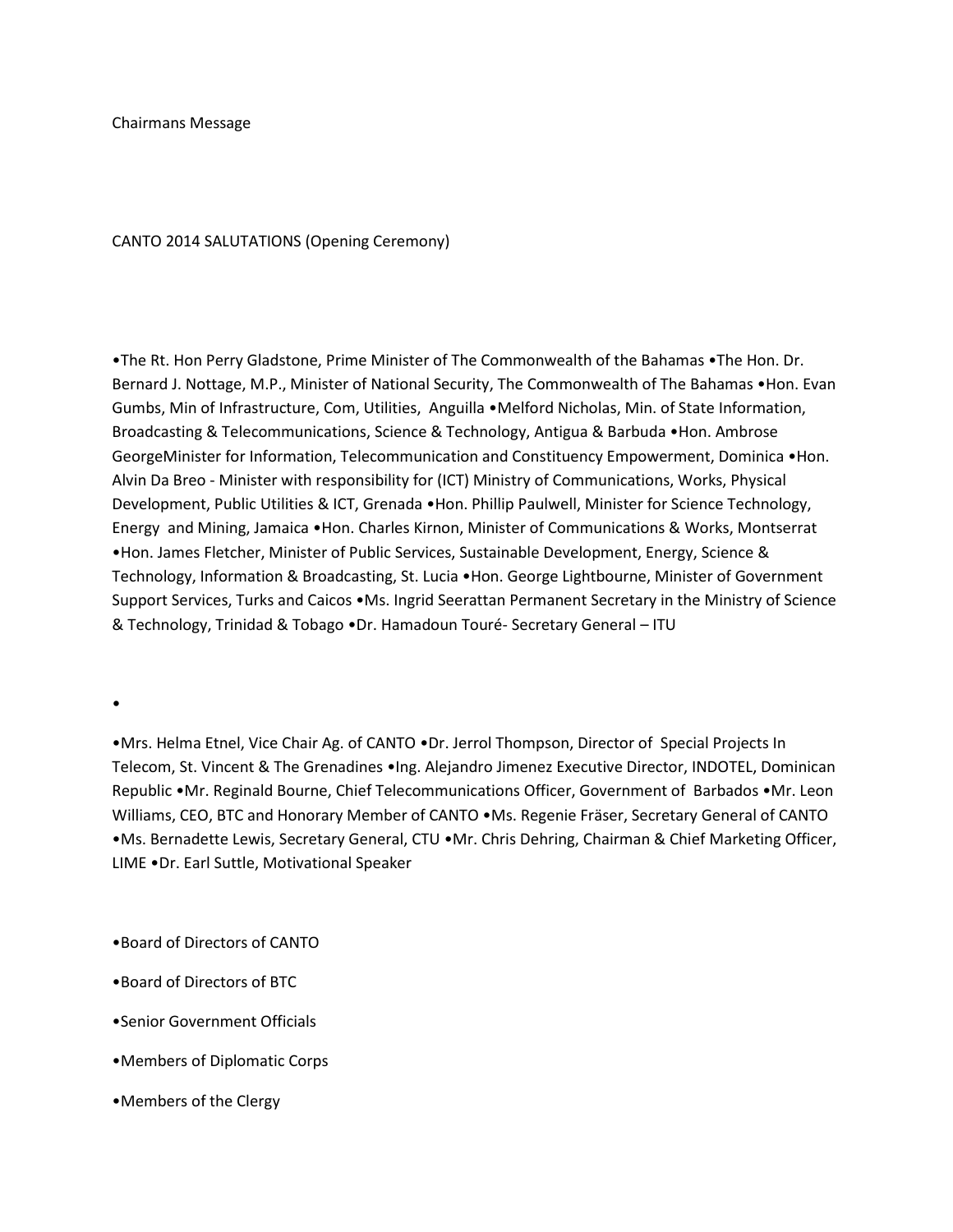•Special invited guests

Members of the Media

•Delegates

Ladies and Gentlemen

first of all let me welcome you to Paradise Island in the beautiful country Bahamas. Thanks to all of you for attending this 30th CANTO conference and Trade exhibition. On behalf of the board of directors of CANT0, the secretariat, the whole membership and all attending this event It is with great pleasure and a true honor to extend a heartfelt thanks for our host BTC and all other sponsors who made it possible for us to organize this years event.

Our gratitude also goes to the Government and the people of the Bahamas for their warm and hospitable welcome to their country and the fact that we have in our midst the Rt. Honorable Perry Gladstone, Prime Minister of the Commonwealth of the Bahamas shows us the importance the Government is giving to this Conference and in particular the development of broadband as a vehicle to social and economic development of the Caribean and its citizens.

Ladies and Gentlemen,

I am taking this opportunity since I cannot be in the Bahamas and not say a view words to my former Chairman and Honorary Member of Canto mr Leon Wiliams the CEO of BTC. My dear friend Leon, I personally, but also on behalf of my fellow direcors of CANTO we would like to express the fact that we really feel very pleased that at this CANTO conference and Trade exhibition , where we celebrate our 30th anniversary, we can address you in your capacity as CEO of BTC because we had to miss this opportunity at our previous conference here in Bahamas. We congratulate you and wish you all the success.

Another person I would like to mention is the Secretary General of the ITU , Dr. Hamadoun Touree, a personal friend but also a very good friend and supporter of the Caribbean region. When I called him he immediately agreed to accept our invitation to attend the 30th anniversary of this Canto event. Dr. Touree I would like to thank you for all your support during your tenure as Secretary General of the ITU. You have really been a true friend and supporter of our Region and in particular of CANTO as an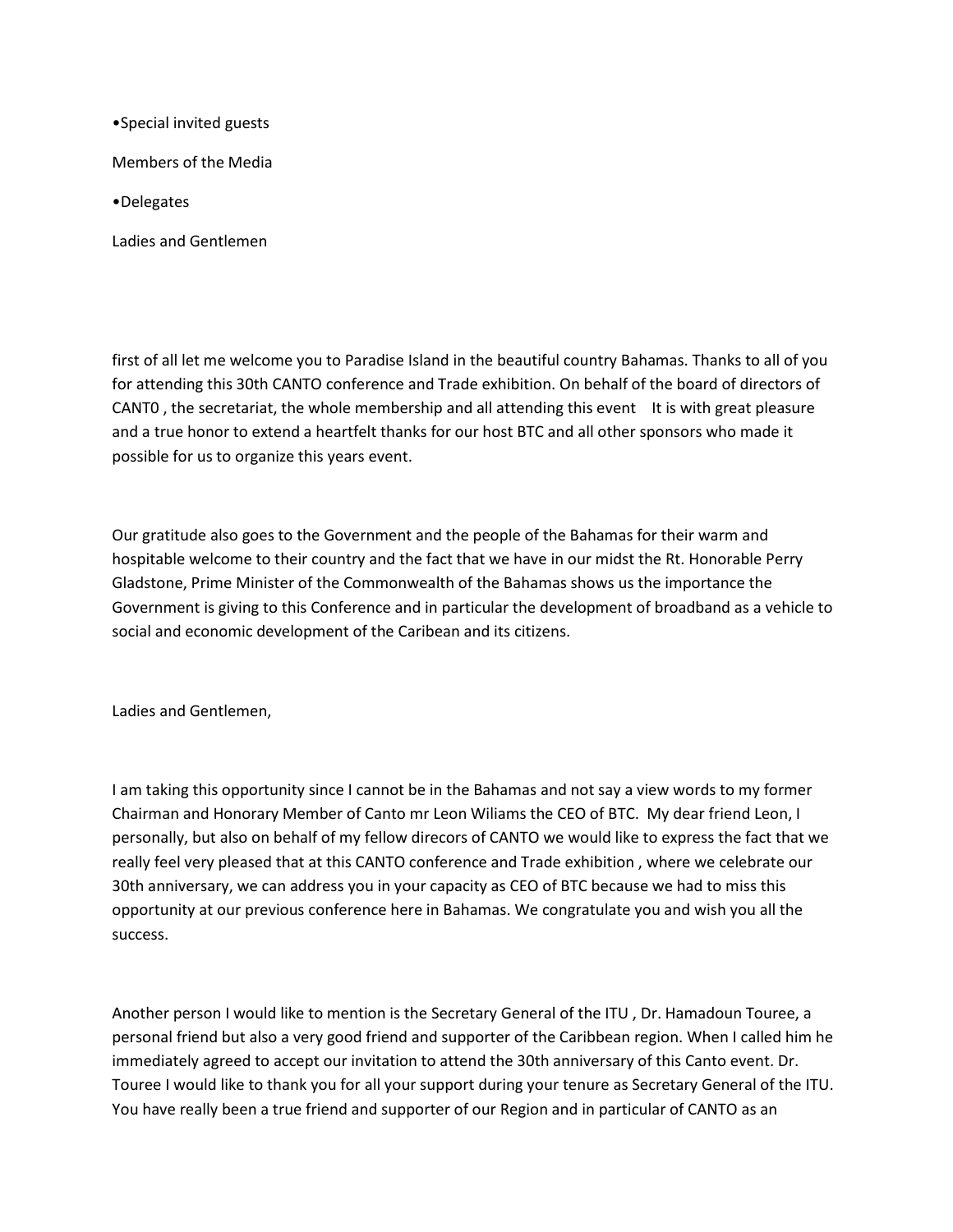organisation. Thank you for being here since it again shows your strong support for the Development of our Caribean region.

Ladies and Gentlemen,

Our sector is presently in an era that can be characterized as a very disruptive one and which is affecting all stakeholders. We used to have operators and service providers that were all operating within an environment where all had a license to operate. Since the technology is moving forward we are experiencing a drastic and rapid change where some service providers don't have a license to operate the so called Over The Top (OTT) players competing with licensed operators . There are really no boundaries anymore for these new players to offer their services to customers. The playing field is a totally redefined one but the rules from a regulatory perspective haven't really changed must in terms of reflecting this new era.

There are therefor lots of questions that need to be answered by operators, regulators and lawmakers.

One of the important once is: Is their still a level playing field in the competitive arena?

Business models and earnings models need to be changed drastically for operators to stay profitable since the OTT's are providing all kinds of comparable services for free but still using the necessary infrastructure for Broadband Communications as their means of transport and not making any contribution for the investments in these infrastructures. On the other hand regulators and law makers requesting operators to reduce rates for local broadband services and at the same time demanding higher broadband speeds and high levels of quality of service, which at the same time are a fertile environment for the OTT's to expand their services free of charge to customers.

My final question is one more for purposes of stimulating the tought proces:

Imagine that applications such as viber, skype, whatsapp would have been developed and owned by citizens of one of our beloved Caribbean Countries? How do you think the discussion would be from the perspective of the western economies? and would it influence our way of looking at this aspect of change? And most importantly what have we done to create an atmosphere of innovation within our respective countries?